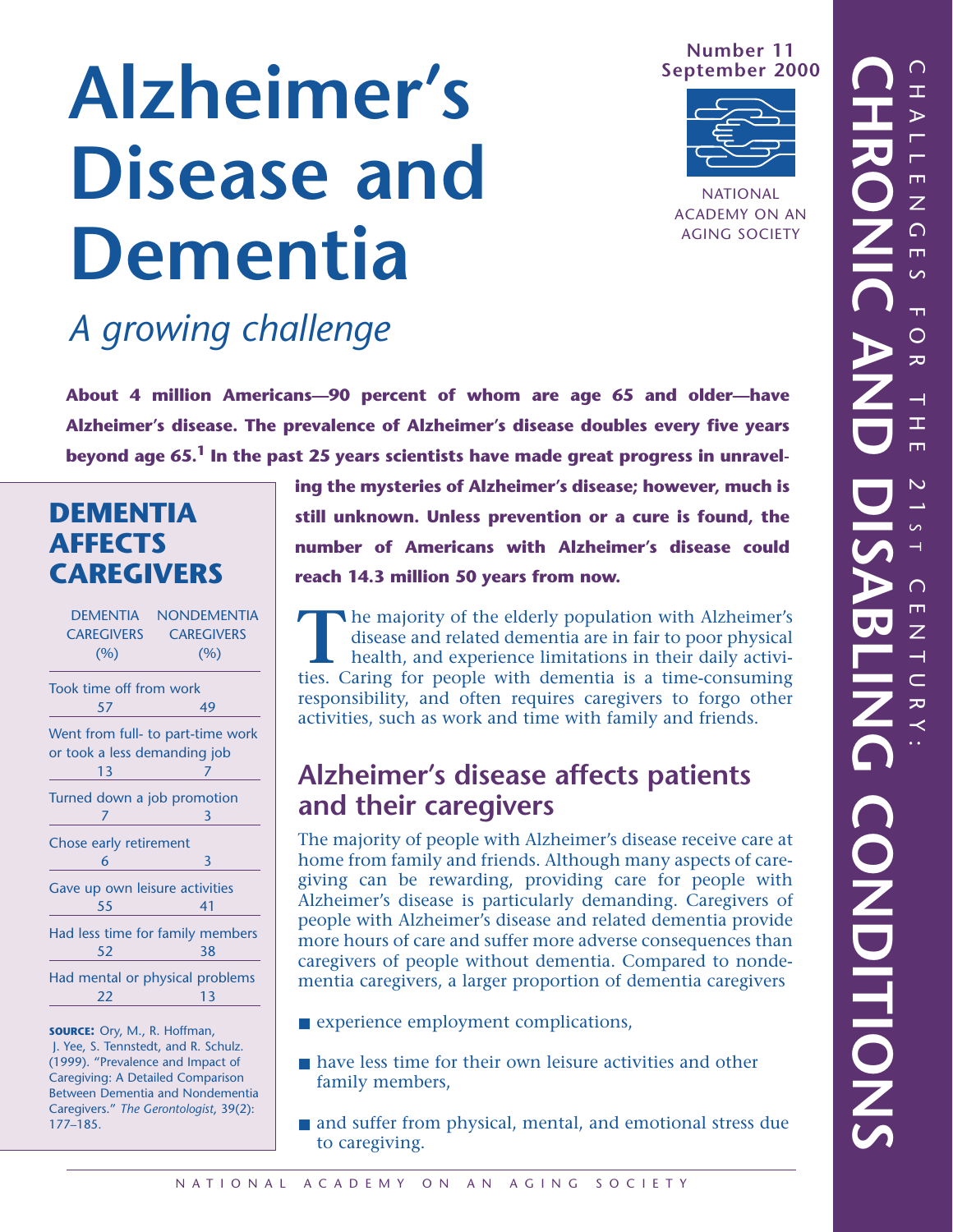#### **Alzheimer's disease is highly associated with aging, but not income**

Although Alzheimer's disease is diagnosed in adults of any age, it is much more common among people age 75 and older. Some 77 percent of the elderly population with Alzheimer's disease is age 75 and older.

Unlike many other chronic conditions, Alzheimer's disease is not associated with income. There are only minimal differences between the elderly population with Alzheimer's disease and the general elderly population with respect to the distribution of income. The elderly population with Alzheimer's disease is less educated than the general elderly population, however (see Figure 1).

#### **FIGURE 1** *Description of Two Populations*

| <b>AGE</b>              | <b>ALZHEIMER'S</b><br><b>DISEASE</b><br><b>POPULATION</b><br>(96) | <b>ELDERLY</b><br><b>POPULATION</b><br>(%) |
|-------------------------|-------------------------------------------------------------------|--------------------------------------------|
| 65 to 74                | 22                                                                | 59                                         |
| 75 to 84                | 46                                                                | 33                                         |
| $85+$                   | 31                                                                | 8                                          |
| <b>EDUCATION</b>        |                                                                   |                                            |
| Less than high school   | 50                                                                | 38                                         |
| High school or more     | 50                                                                | 62                                         |
| <b>HOUSEHOLD INCOME</b> |                                                                   |                                            |
| $<$ \$20,000            | 49                                                                | 49                                         |
| $$50,000 +$             | 12                                                                | 11                                         |

**SOURCE:** National Academy on an Aging Society analysis of data from the *1994 National Health Interview Survey of Disability, Phase I.*

#### **Most of the population with Alzheimer's disease is female and white**

Because Alzheimer's disease is highly associated with aging, and women have a longer life expectancy than men, women account for over two-thirds of the elderly population with this disease.

Whites account for the majority of the elderly population with Alzheimer's dis-

## **WHAT IS ALZHEIMER'S DISEASE?**

**Alzheimer's disease is an irreversible, progressive brain disorder related to changes in nerve cells that result in the death of brain cells. Alzheimer's disease occurs gradually, and is not a normal part of the aging process. It is the most common cause of dementia. Dementia is the loss of intellectual abilities, such as thinking, remembering, and reasoning, that is severe enough to interfere with daily functioning. Dementia is not a disease, but rather a group of symptoms that may accompany certain diseases or conditions. Symptoms of dementia may also include changes in personality, mood, and behavior. This** *Profile* **describes the elderly population (people age 65 and older) with Alzheimer's disease and related dementia.**

ease (see Figure 2). The proportion of nonwhites in the elderly population with Alzheimer's disease—15 percent—is larger than in the general elderly population—10 percent, however.

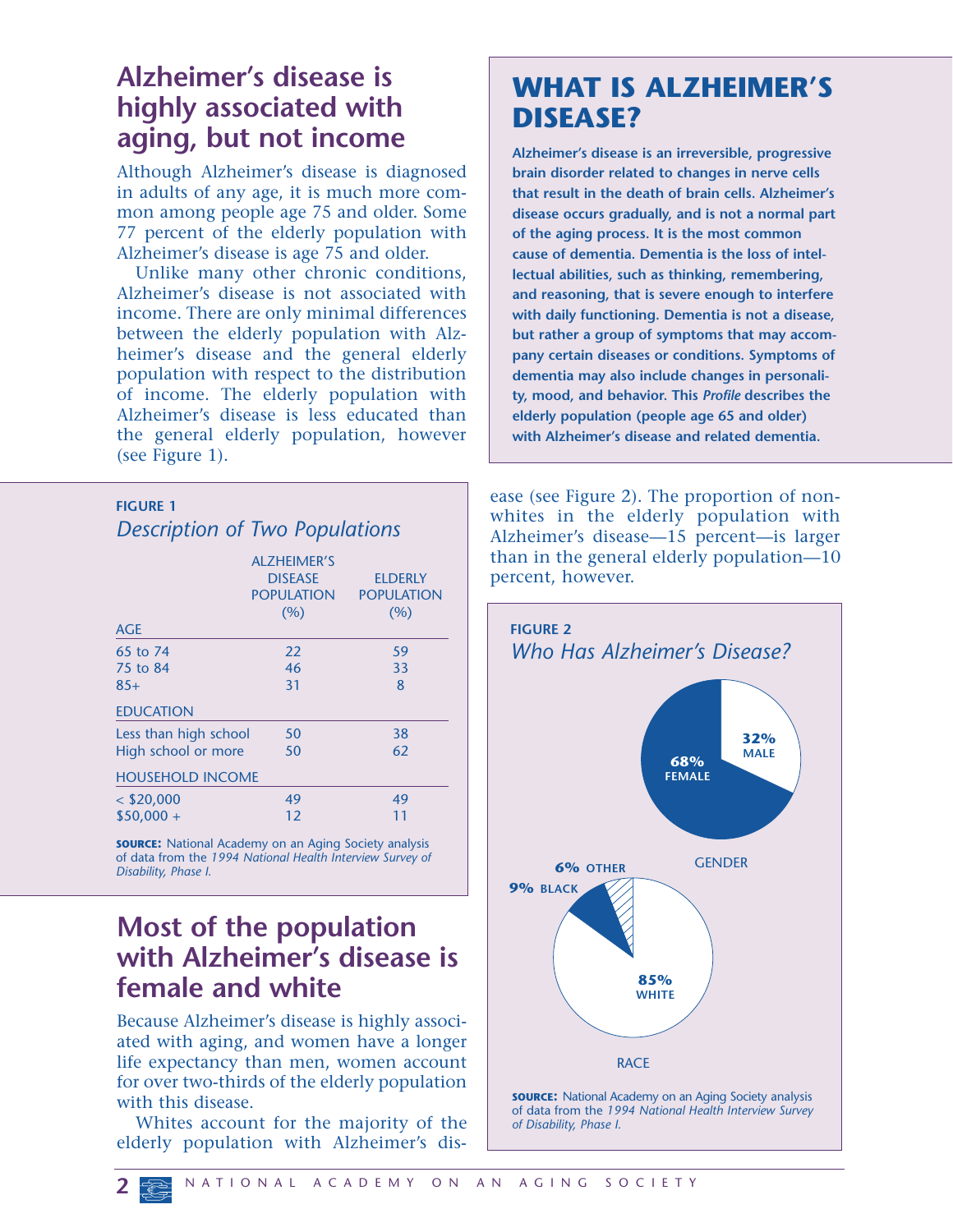#### **DEMENTIA IS COMMON AMONG NURSING HOME RESIDENTS**

**Slightly over half—51 percent—of elderly nursing home residents suffer from dementia. Dementia is most common among residents age 85 and older. Some 54 percent of residents age 85 and older have dementia, compared to 39 percent of residents age 65 to 74.<sup>2</sup> And up to one-third of nursing home residents may have Alzheimer's disease.<sup>3</sup> Increasing awareness of Alzheimer's disease and related dementia has contributed to the dramatic growth in the number of special care units (SCUs) in nursing homes for people with dementia.<sup>4</sup>**

#### **Behavioral problems are common symptoms of dementia**

Behavioral problems, such as agitation, psychosis, and wandering, are common symptoms of Alzheimer's disease and related dementia. Over half of the population with dementia display agitated behaviors such as aggression and irritability, for example. And

disruptive behaviors, such as physical violence and wandering, may occur in up to 70 percent of people with dementia.5 Behavioral problems pose a significant challenge to the caregivers of people with Alzheimer's disease and related dementia.

#### **Many people with Alzheimer's disease are limited in their daily activities**

Over three-quarters—80 percent—of people age 70 and older with Alzheimer's disease are limited in one or more activities of daily living, or ADLs, such as walking, dressing, eating, using the toilet, bathing, and getting into and out of bed. Almost all—94 percent—people in this same population are limited in one or more instrumental activities of daily living, or IADLs, such as meal preparation, grocery shopping, making telephone calls, taking medications, and money management. Some 84 percent are limited in grocery shopping and managing their money (see Figure 3).

**FIGURE 3**

*Activity Limitations Among People Age 70+ with Alzheimer's Disease*



**SOURCE:** National Academy on an Aging Society analysis of data from the *1993 study of Assets and Health Dynamics Among the Oldest Old.*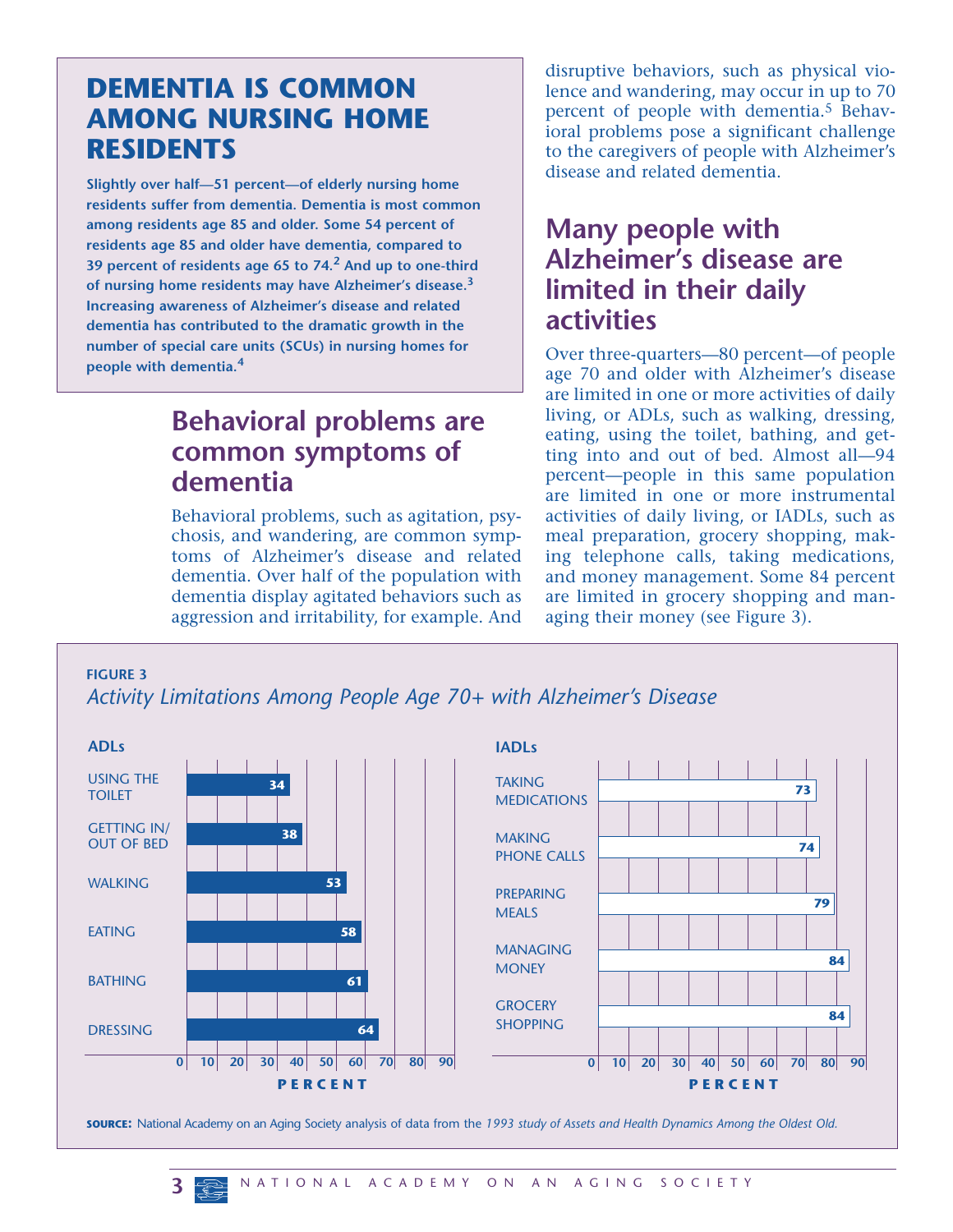

#### **FIGURE 5** *Physical Health Status of the Elderly Population*



data from the *1994 National Health Interview Survey of Disability, Phase I.*

## **Alzheimer's disease is on the rise**

As the U.S. population ages, the number of people with Alzheimer's disease is expected to rise substantially. Researchers are looking for better methods to diagnose the disease in its early stages. Scientists and health care professionals are seeking better ways to help patients and their caregivers cope with the decline in mental and physical abilities associated with Alzheimer's disease. Unless prevention or a cure is found, the number of Americans with Alzheimer's disease is projected to more than triple over the next 50 years, from 4 million to 14.3 million (see Figure 4).

#### **Alzheimer's disease is associated with poor physical health**

Some 66 percent of the elderly population with Alzheimer's disease, compared to 27 percent of the elderly population without it, report being in fair to poor physical health (see Figure 5).

Among the elderly population with Alzheimer's disease, over one-quarter—27 percent—report staying overnight at the hospital, and almost half—49 percent report spending five or more days in bed in the past year.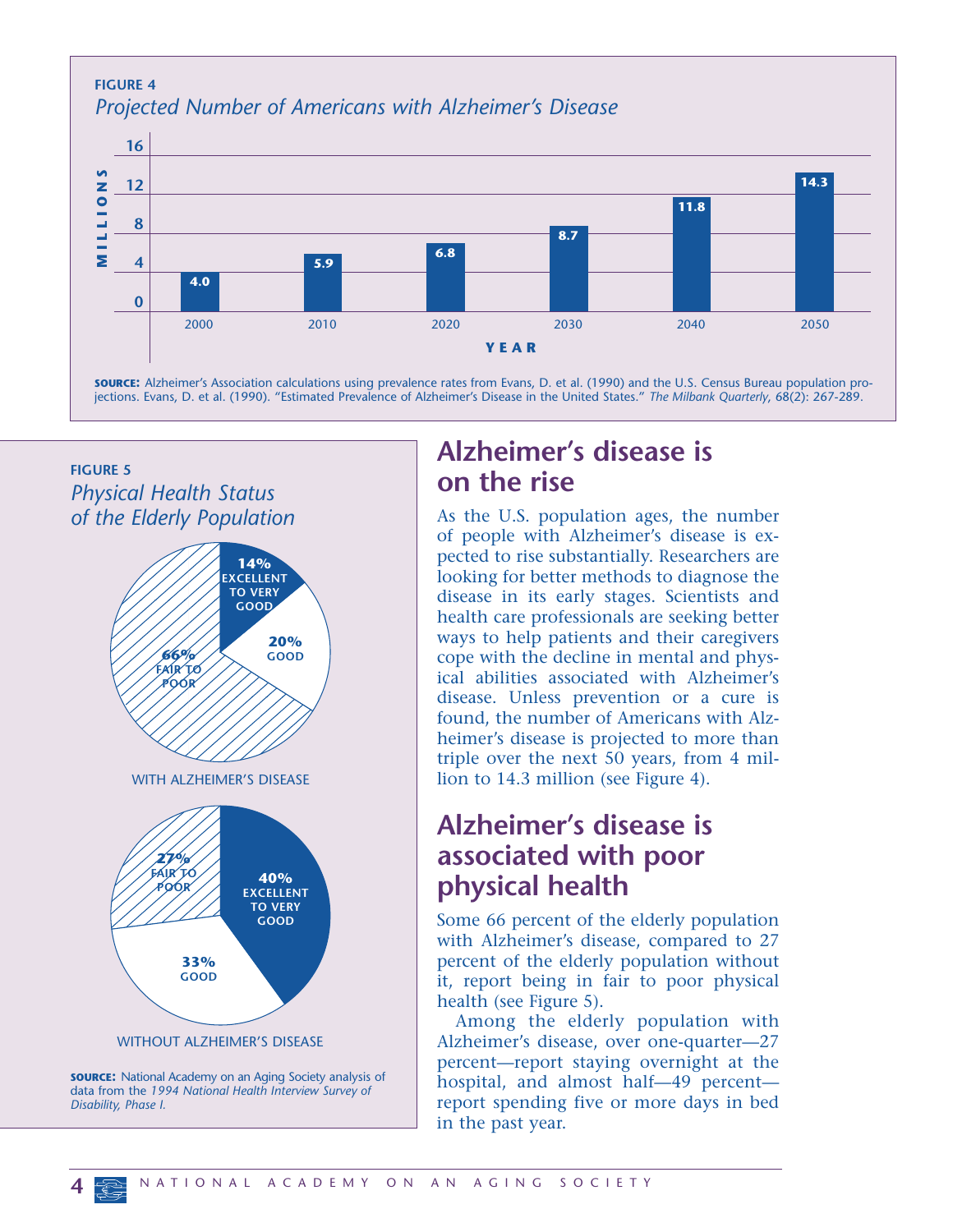#### **Alzheimer's disease often coexists with other conditions**

It is not uncommon for this population to have coexisting conditions, both acute and chronic. Among Medicare beneficiaries with Alzheimer's disease and related dementia, for example, almost one-third— 32 percent—suffer from pneumonia. Common chronic conditions among this population include coronary artery disease and osteoarthritis (see Figure 6).

#### **FIGURE 6**

*Proportion of Medicare Beneficiaries with Alzheimer's Disease and Related Dementia Who Have Other Conditions*



**SOURCE:** Unpublished data from the Medicare Alzheimer's Disease Demonstration, 1989–1994.

#### **MUCH OF ALZHEIMER HOME CARE IS UNPAID**

**The total annual cost of care—both paid and unpaid—for an Alzheimer patient at home is \$47,083, compared to \$47,591 at a nursing home. The distribution of costs for paid care and unpaid care for the two care settings is very different, however. Unpaid care, for example, accounts for 12 percent of the total cost of nursing home care, compared to 73 percent of the total cost of home care.6**

### **Alzheimer care is costly**

Direct care for people with Alzheimer's disease costs the U.S. over \$50 billion a year.7 Alzheimer's disease costs U.S. businesses \$33 billion a year in lost productivity and absenteeism. Costs associated with Alzheimer caregivers, such as absences from work, account for the majority—\$26 billion—of the total cost.8

**FIGURE 7** *Annual Cost of Paid Home Care per Alzheimer Patient, by Type of Care and Payer*

| <b>TYPE OF CARE</b>                                                      |          |  |
|--------------------------------------------------------------------------|----------|--|
| <b>Hospital</b>                                                          | \$1,648  |  |
| <b>Nursing Home</b>                                                      | 62       |  |
| <b>Physician Visits</b>                                                  | 459      |  |
| <b>Medications</b>                                                       | 232      |  |
| <b>Medical Items</b>                                                     | 472      |  |
| <b>Social Services</b>                                                   | 9,585    |  |
| Other                                                                    | 114      |  |
| <b>TYPE OF PAYER</b>                                                     |          |  |
| Medicare                                                                 | 1,527    |  |
| <b>Medicaid</b>                                                          | 47       |  |
| <b>Private Insurance</b>                                                 | 250      |  |
| <b>HMO</b>                                                               | 83       |  |
| Out-of-pocket                                                            | 7,864    |  |
| Other                                                                    | 2,802    |  |
|                                                                          |          |  |
| <b>TOTAL</b>                                                             | \$12,572 |  |
| <b>SOURCE:</b> UCSF-UCD Alzheimer's Disease Cost of Care<br>Study, 1991. |          |  |

#### **Alzheimer's disease is associated with high out-of-pocket costs**

The average annual cost of paid home care per Alzheimer patient in the community is \$12,572. Social services, such as adult day care, homemaker services, and homedelivered meals, account for 76 percent of this cost. Because most health insurance does not cover the cost of social services, out-of-pocket payments account for 63 percent of the cost of paid home care. Other sources, such as the Department of Veteran Affairs and state and local governments, account for the second largest payer of home care (see Figure 7).